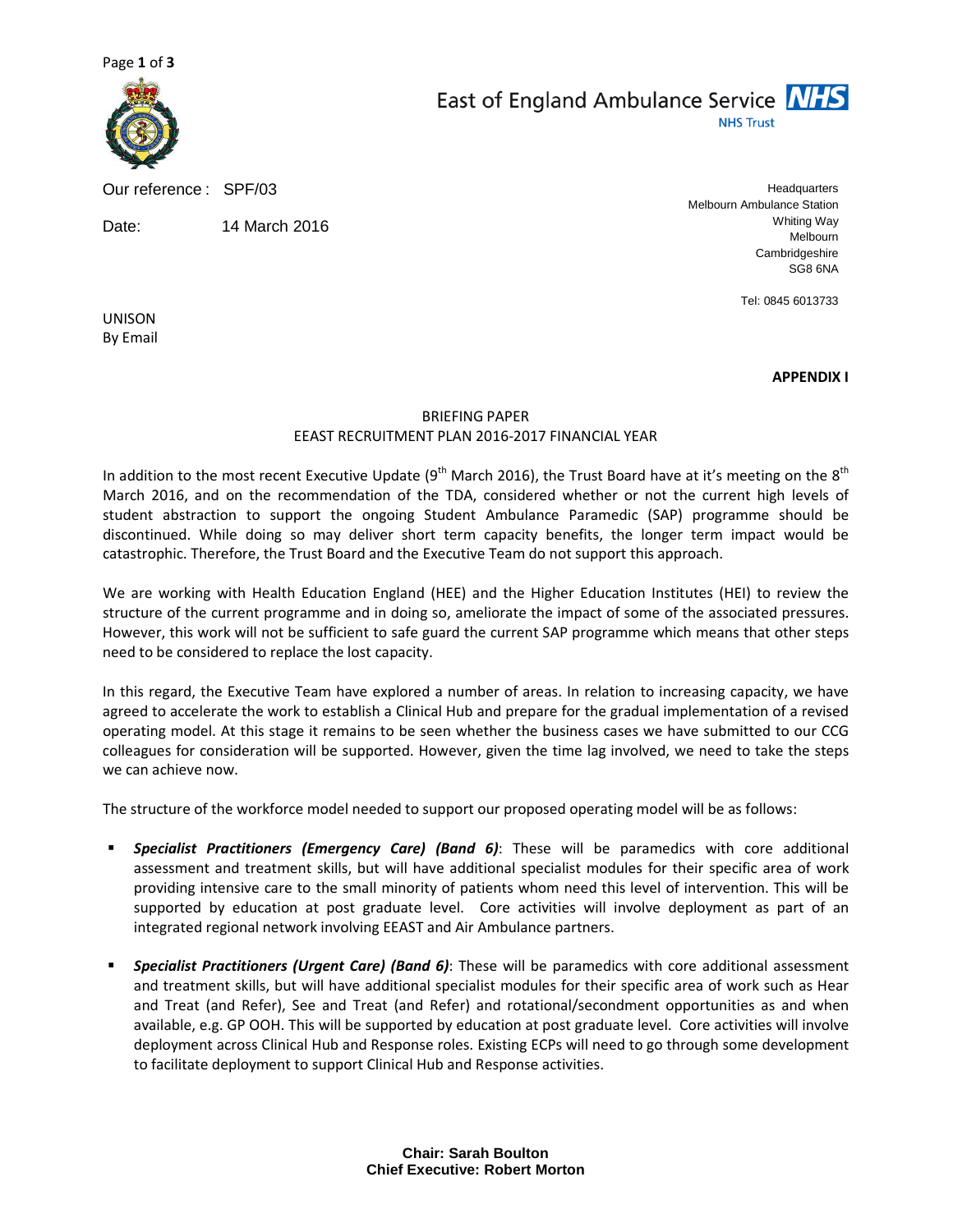- **Ambulance Practitioners (Band 5):** This will be the base line for paramedic skills underpinned by BSc level modules of care. As part of the transition, and similar to the nursing profession, there will be supported grandfather rights for those individuals who have diplomas or qualified by experience through the previous models of training and education. This level of expertise will be a pre-requisite for becoming a Specialist Practitioner. These paramedics will have specific area of work such as Hear and Treat (and Refer), See and Treat (and Refer) and rotational/secondment opportunities as and when available, e.g. 111. Core activities will involve deployment across Clinical Hub and Response roles.
- Associate Ambulance Practitioner (Band 4): This staff group will be the key clinical support to the Ambulance Practitioner in relation to the highest acuity 999 calls and will be the lead clinician in relation to the majority of middle to lower 999 calls. Training will be a mixture of in-house and higher education to NVQ level 4. Core activities will involve deployment across DSA and ITV Response roles. This role is similar to the existing Emergency Medical Technician (EMT) role and it will have no impact on existing EMTs who will continue to have opportunities to develop.
- **Intermediate Practitioner (Band 3):** Trained in-house with the support of an NVQ at level 3, these staff will be a key support to clinicians at the Associate Ambulance Practitioner level with expertise in logistics, driving and emergency care. These colleagues, along with an Associate Ambulance Practitioner who has successfully completed the programme, but not any subsequent portfolio, will staff a new Intermediate Care Tier. Additionally this role will also support the Associate Ambulance Practitioner roles while working on Emergency vehicles responding to middle to lower acuity 999 calls as well as ensuring that there is a continuous supply of candidates in development to progress to Associate Ambulance Practitioner and beyond.
- Apprenticeships: This will be an entry level on the ambulance career progression ladder and will see these members of staff working across a number of areas of the service, in emergency, non-emergency, call centre and support functions. It will offer more opportunities to all parts of the community we serve to join the ambulance service.

## N.B.: The above approach does not impact on the current Banding Agreement

Progression through this workforce model will be supported by the Trust's new clinical career structure which will be for the most part a competitive process with the number of opportunities determined by organisational need for each role.



**Chair: Sarah Boulton Chief Executive: Robert Morton**